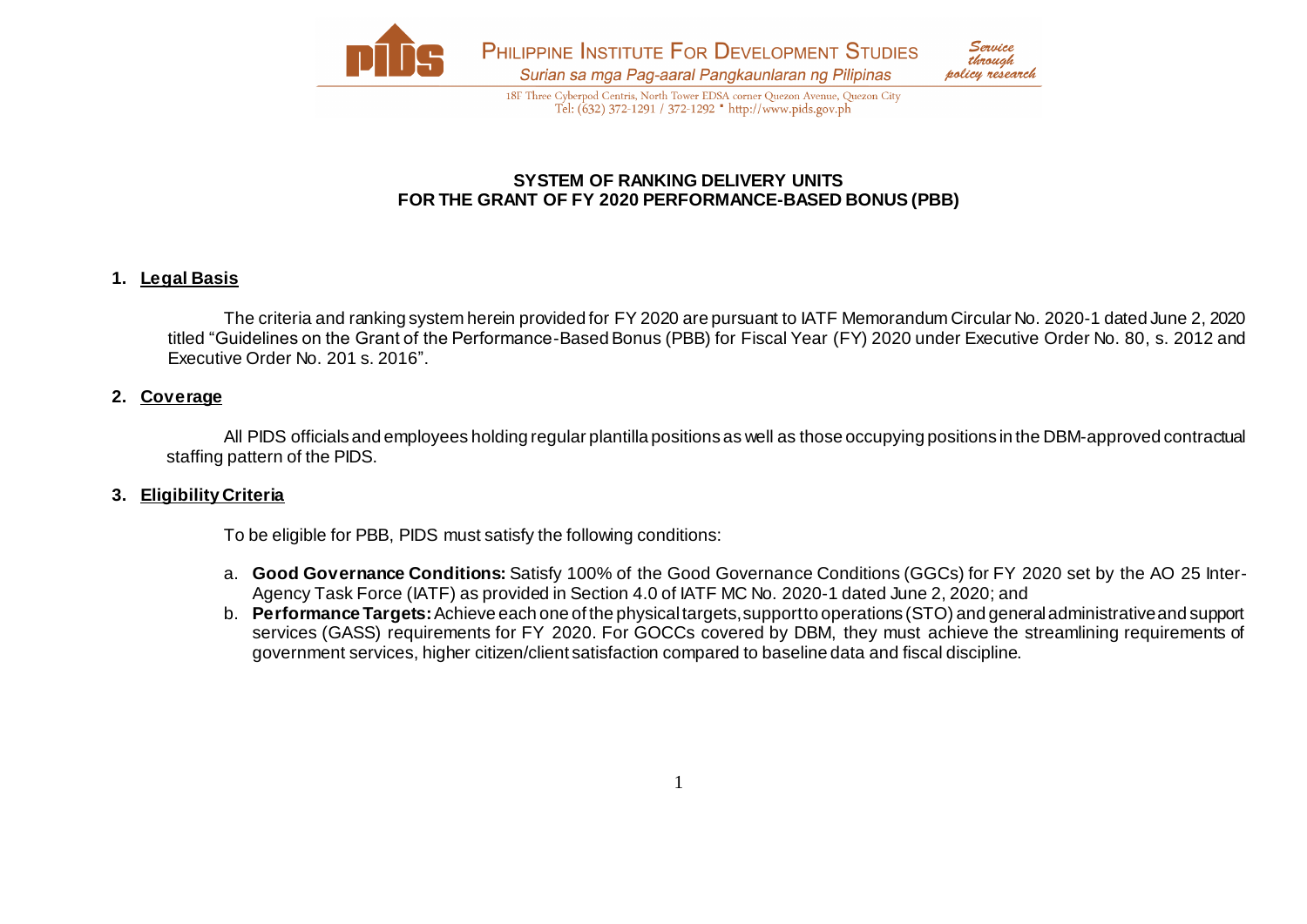# **4. Criteria in Ranking Delivery Units**

| Criteria                                                    | % Weight in<br><b>Total Rating</b> | <b>Remarks</b>                                                                                                                                                                               | <b>Responsible Delivery Units</b>     |            |            |            |
|-------------------------------------------------------------|------------------------------------|----------------------------------------------------------------------------------------------------------------------------------------------------------------------------------------------|---------------------------------------|------------|------------|------------|
|                                                             | <b>Score</b>                       |                                                                                                                                                                                              | OP/OVP/Research<br><b>Staff/PASCN</b> | <b>RSD</b> | <b>RID</b> | <b>AFD</b> |
| <b>Physical Targets</b>                                     | 65%                                | No. of research studies completed - 34                                                                                                                                                       |                                       |            |            |            |
|                                                             |                                    | Percentage of research projects completed within<br>the last 3 years submitted/presented to<br>policymakers and/or cited in an internationally<br>referred or PIDS recognized journal - 100% |                                       |            |            |            |
|                                                             |                                    | <b>BUR</b><br>Obligations BUR-90%<br>Disbursement BUR - 85%                                                                                                                                  |                                       |            |            |            |
|                                                             |                                    | Sustained Compliance with Audit Findings - 100%                                                                                                                                              |                                       |            |            |            |
|                                                             |                                    | Submission of FY 2020 APP-non CSE $-100\%$<br>Submission of FY 2021 APP CSE - 100%                                                                                                           |                                       |            |            |            |
|                                                             |                                    | Submission of results of 2019 APCPI - 100%                                                                                                                                                   |                                       |            |            |            |
| Other PBB<br>Requirements:                                  | 35%                                |                                                                                                                                                                                              |                                       |            |            |            |
| Timely submission of<br>the requirements for<br>the QMS     | 10%                                | If all DU had participated in the implementation<br>of QMS, they automatically get 10%.                                                                                                      |                                       |            |            |            |
| Participation in the<br>undertaking of early<br>procurement | 10%                                | The DU which gets the highest participation in the<br>early procurement automatically gets 10%, next<br>higher is 8%. Third and fourth ranking DU shall get                                  |                                       |            |            |            |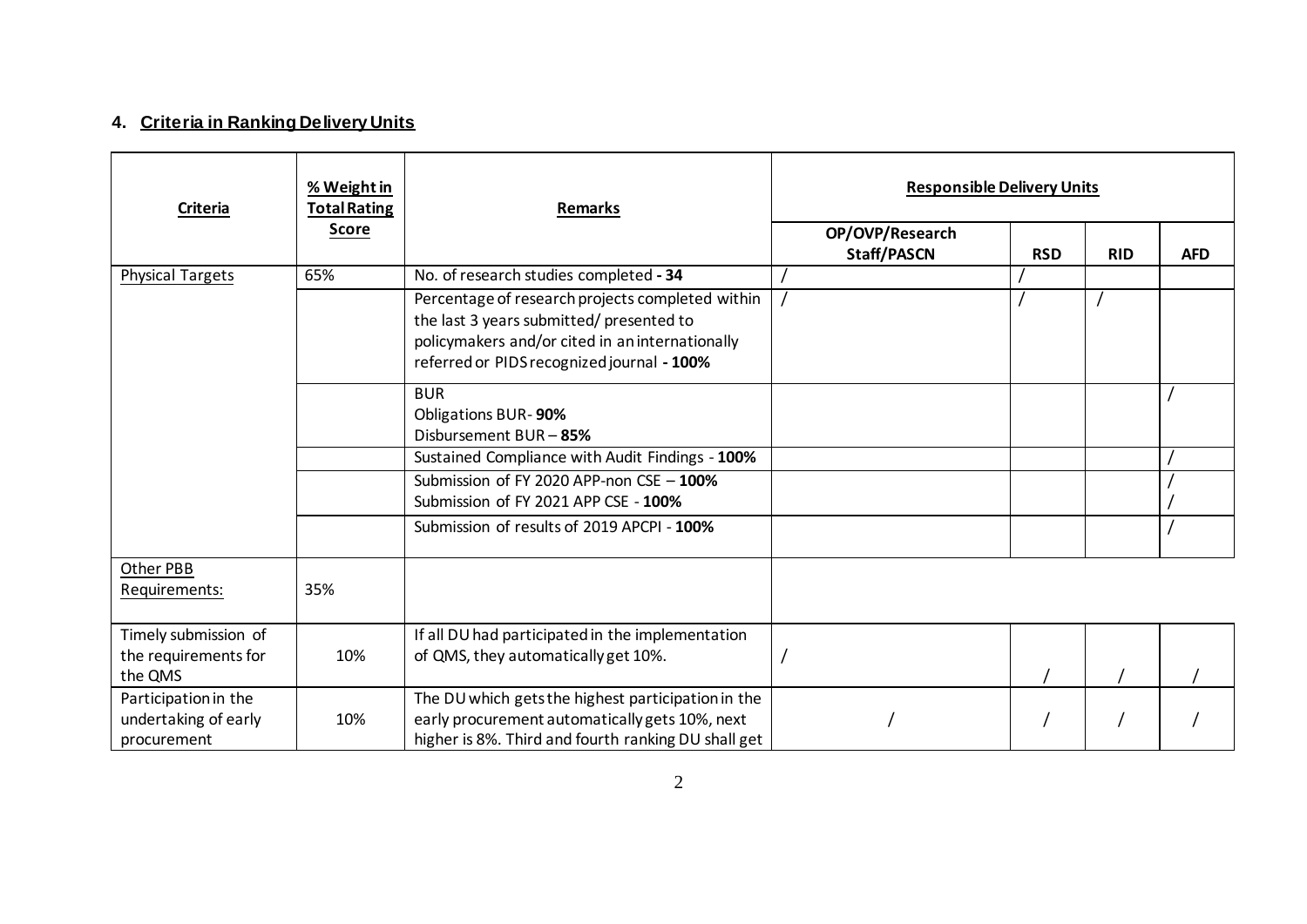| Criteria                                                                                                                                                               | % Weight in<br><b>Total Rating</b> | <b>Remarks</b>                                                                                                                                                                             | <b>Responsible Delivery Units</b> |            |            |            |
|------------------------------------------------------------------------------------------------------------------------------------------------------------------------|------------------------------------|--------------------------------------------------------------------------------------------------------------------------------------------------------------------------------------------|-----------------------------------|------------|------------|------------|
|                                                                                                                                                                        | <b>Score</b>                       |                                                                                                                                                                                            | OP/OVP/Research<br>Staff/PASCN    | <b>RSD</b> | <b>RID</b> | <b>AFD</b> |
|                                                                                                                                                                        |                                    | 6% and 4% respectively. (Submission of PR/TOR<br>based on the calendar for the Early Procurement)                                                                                          |                                   |            |            |            |
| Streamlining and<br>process improvement<br>of the delivery units'<br>critical services<br>including higher<br>customer client<br>satisfaction survey<br>(CCSS) results | 10%                                | The DU which has achieved its target (for all the<br>criteria) for the streamlining shall automatically<br>get 10% while those that did not achieved its<br>target will not get any point. |                                   |            |            |            |
| Compliance with the<br>FOI Program                                                                                                                                     | 5%                                 | The DU that were able to submit all the required<br>reports on time (as certified by the FOI receiver)<br>shall automatically get 5% while those that did<br>not will get 0%               |                                   |            |            |            |

## 5. **Ranking of Delivery Units**

The PIDS President shall force rank all Delivery Units which includes:

- a. Office of the President/Office of the Vice President/Research Staff (OP/OVP/Research Staff/PASCN);
- b. Research Services Department (RSD);
- c. Research Information Department (RID); and
- d. Administrative and Finance Department (AFD).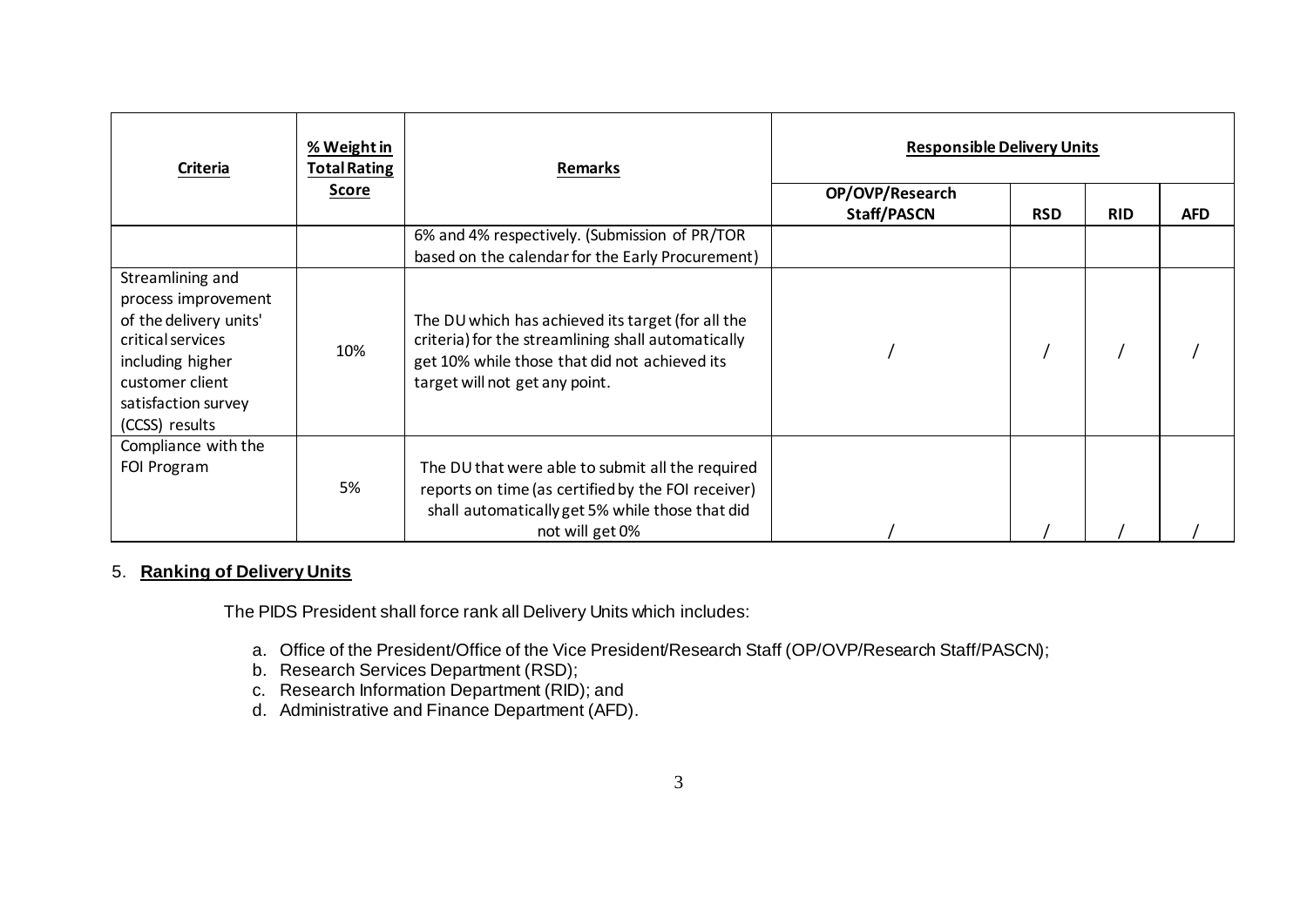The President shall rank these delivery units as follows:

| Ranking                  | <b>Performance Category</b> |
|--------------------------|-----------------------------|
| Top 10% (1 department)   | <b>Best Delivery Unit</b>   |
| Next 25% (1 department)  | <b>Better Delivery Unit</b> |
| Next 65% (2 departments) | Good Delivery Unit          |

The PIDS President shall also be the one to decide on the best practice in service quality or productivity to be reported to the AO25 Task Force based on the identified thematic areas, such as: (1) Citizen-centric services; (2) Digitization; (3) Smart regulation; (4) Performance Excellence; (5) Other innovations.

## 6. **Eligible Officials and Staff (per Sec. 6.0 of IATF MC No. 2020-1):**

- a. The eligibility of the PIDS President shall depend on the eligibility of the Institute. If the Institute is eligible, the PBB rate of the PIDS President for FY 2020 shall be equivalent to 65% of his/her monthly basic salary as of December 31, 2020.
- b. Non-ex offio Board Members of PIDS Board of Trustees may be eligible to a rate equivalent to the 65% of the monthly basic salary of the PIDS President as of December 31, 2020 subject to the following conditions:
	- b.1. The GOCC has qualified the grant of the FY 2020 PBB;

b.2. The Board Member has 90% attendance to duly called board meetings and committee meetings as certified by the Board Secretary;

b.3. The Board Member has nine (9) months aggregate service in the position; and

b.4. The PIDS has submitted its appropriate annual Board-approved COB to DBM in accordance with Corporate Budget Circular No. 22 dated December 1, 2016.

- c. Employees and officials who received a rating of at least "Satisfactory" based on the PIDS' CSC-approved Strategic Performance Management System shall be eligible for the grant of PBB 2020.
- d. Personnel on detail to another government agency for six (6) months or more shall be included in the ranking of employees in the recipient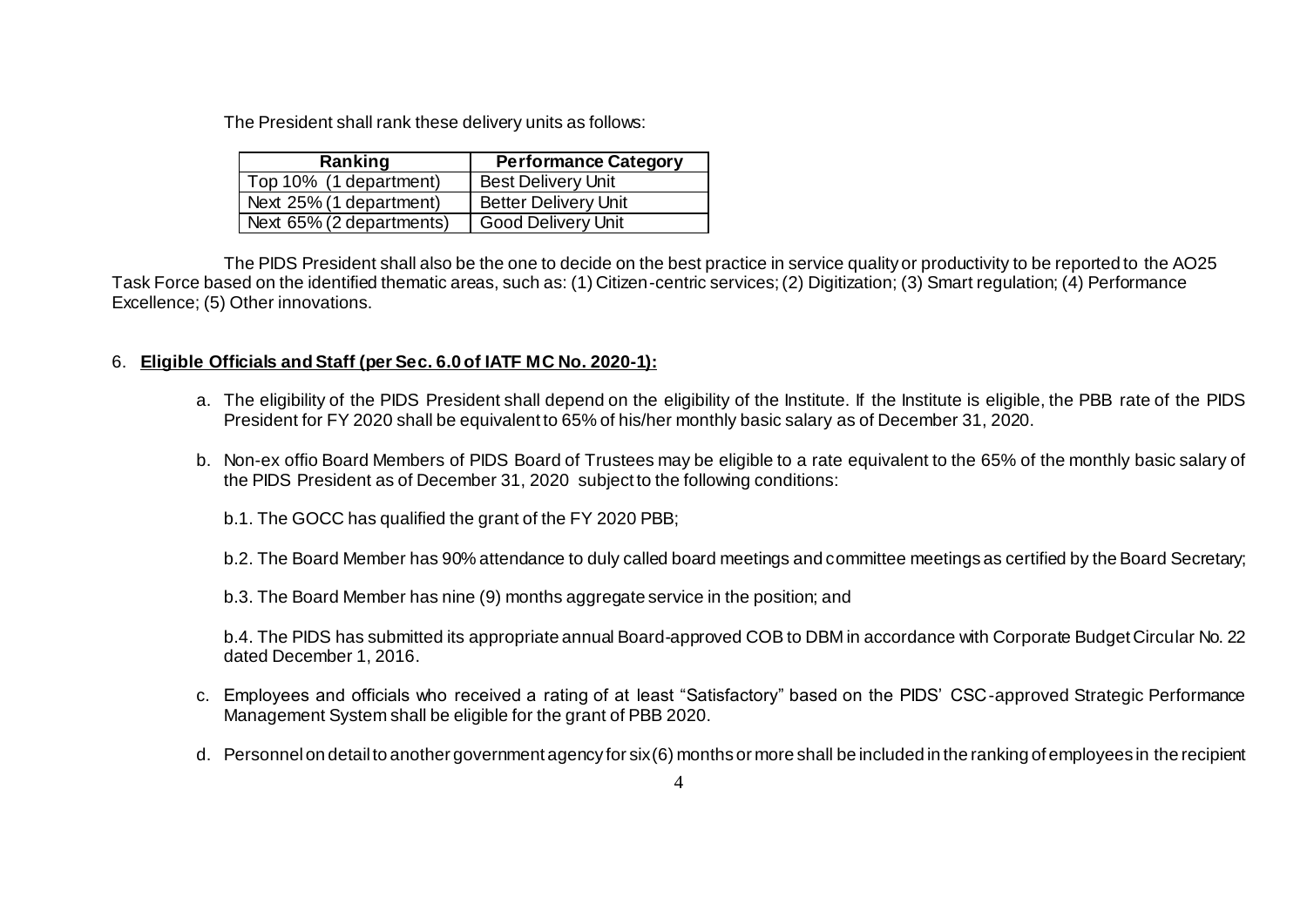agency that rated his/her performance. Payment of the PBB shall come from the mother agency.

- e. Personnel who transferred from one government agency to another agency shall be rated and ranked by the agency where he/she served the longest. If equal months were served for each agency, he/she will be included in the recipient agency.
- f. Officials and employees who transferred from government agencies that are non-participating in the implementation of the PBB, shall be rated by the agency where he/she served the longest; the official/employee shall be eligible for the grant of PBB on a pro -rata basis corresponding to the actual service to the participating agency, as stated in item "h" hereof.
- g. An employee who has rendered a minimum of nine (9) months of service during the fiscal year and with a performance rating of at least "Satisfactory" based on the PIDS' CSC-approved Strategic Performance Management System may be eligible to the full grant of the PBB.
- h. An official or employee who has rendered a minimum of three (3) months but less than nine (9) months of service with at least Satisfactory rating shall be eligible for the grant of PBB on a pro-rata basis as follows:

| <b>Length of Service</b>        | % of PBB Rate |
|---------------------------------|---------------|
| 8 months but less than 9 months | 90%           |
| 7 months but less than 8 months | 80%           |
| 6 months but less than 7 months | 70%           |
| 5 months but less than 6 months | 60%           |
| 4 months but less than 5 months | 50%           |
| 3 months but less than 4 months | 4በ%           |

The following are the valid reasons for an employee who may not meet the nine-month actual service requirement to be considered for PBB on a pro-rata basis:

- 1. Being a newly hired employee;
- 2. Retirement;
- 3. Resignation;
- 4. Rehabilitation Leave;
- 5. Maternity Leave and/or Paternity Leave;
- 6. Vacation of Sick Leave with or without pay;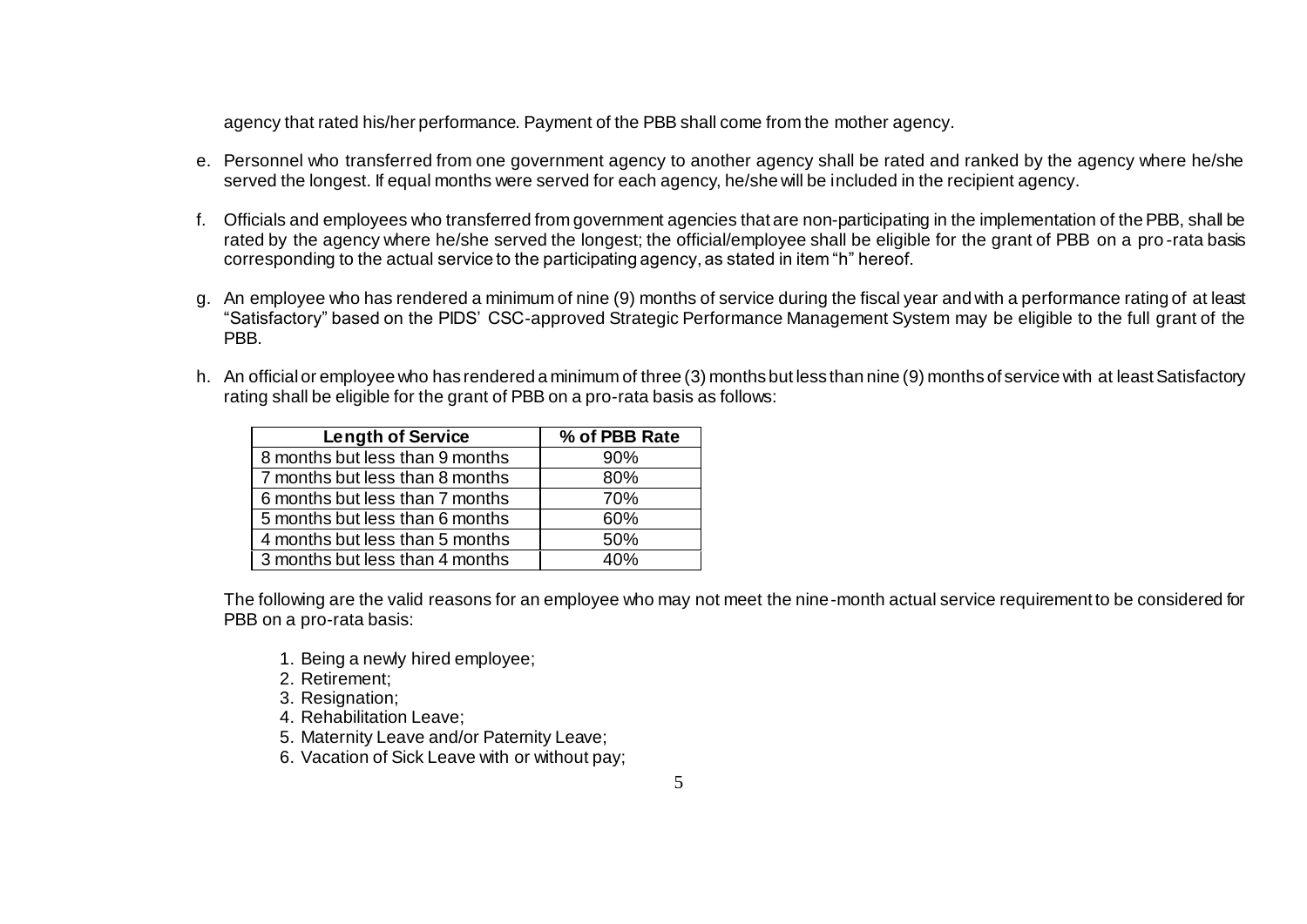- 7. Scholarship/Study Leave; and
- 8. Sabbatical Leave.
- i. An employee who is on vacation or sick leave, with or without pay for the entire year, is not eligible to the grant of PBB.
- j. Personnel found guilty of administrative and/or criminal cases by formal and executory judgment in FY 2019 shall not be entitled to PBB. If the penalty meted out is only reprimand, such penalty shall not cause the disqualification to the PBB.
- k. Officials and employees who failed to submit the 2020 SALN as prescribed in the rules provided under the CSC MC No. 3 s. 2015; or those who are responsible for the non-compliance with the establishment and conduct of the review and compliance procedure of SALN shall not be entitled to the FY 2020 PBB.
- l. Officials and employees who failed to liquidate cash advances received in FY 2020 within the reglementary period as required by the COA shall not be entitled to the FY 2020 PBB.
- m. Officials and employees who failed to submit their complete SPMS forms shall not be entitled to the FY 2020 PBB.
- n. Officials and employees responsible for the implementation of the prior years' audit recommendations, QMS certification, or posting and dissemination of the PIDS' system of ranking performance of delivery units, shall not be entitled to the FY 2020 PBB if PIDS fails to comply with any of these requirements.